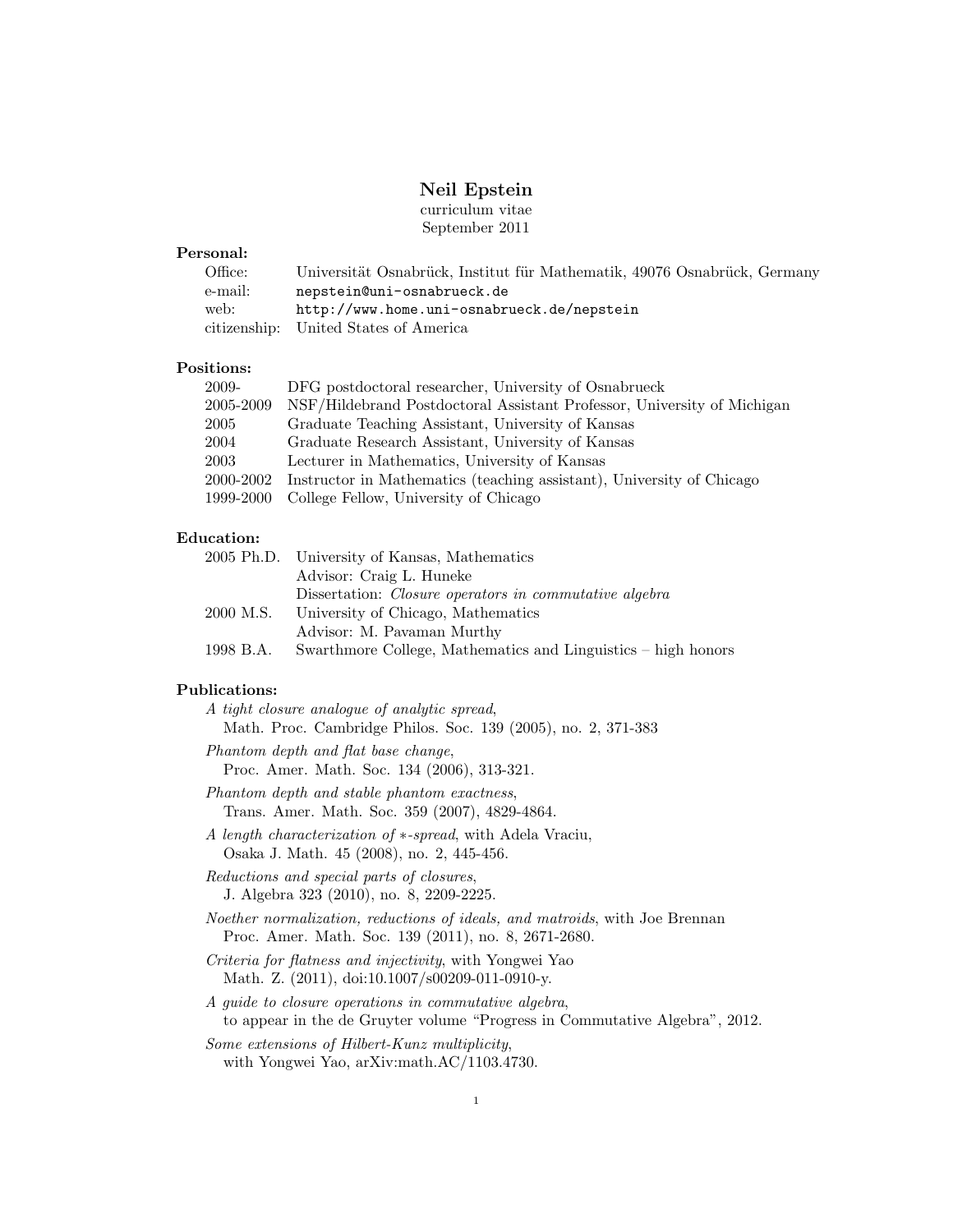Unmixed Hilbert-Kunz multiplicity, with Yongwei Yao, in preparation.

Continuous closure, axes closure, and natural closure, with Mel Hochster, arXiv:math.AC/1106.3462.

Homogeneous equational closures, tight closure, and localization, with Mel Hochster, in preparation.

Liftable integral closure, with Bernd Ulrich, preprint.

Zero-divisor graphs of nilpotent-free semigroups, with Peyman Nasehpour, in preparation.

Hilbert-Kunz multiplicity of products of ideals, with Javid Validashti, in preparation.

Special and specific parts of closures, with Holger Brenner, in preparation.

A dual to tight closure theory, with Karl Schwede, in preparation.

Pseudostar operations, in preparation.

#### Selected talks:

Universität Osnabrück, Institut für Mathematik (Osnabrück, Germany) Graduiertenkolleg seminar, January 4, 2011 Criteria for flatness and injectivity

Spring Southeastern sectional meeting of the AMS (Lexington, KY) Special Session on Commutative Algebra, March, 2010 Criteria for flatness and injectivity

Universität Osnabrück, Institut für Mathematik (Osnabrück, Germany) Graduiertenkolleg seminar, February 10, 2010 Homogeneous equational tight closure

Universität Osnabrück, Institut für Mathematik (Osnabrück, Germany) Graduiertenkolleg seminar, January 26, 2010 Some extensions of Hilbert-Kunz multiplicity

Universität Osnabrück, Institut für Mathematik (Osnabrück, Germany) Graduiertenkolleg seminar, January 5, 2010 Generic matroids in commutative algebra

University of Kansas (Lawrence, KS) Commutative algebra seminar, October 13, 2009 Homogeneous equational tight closure

Purdue University (West Lafayette, IN) Commutative algebra seminar, September 16, 2009 Generic exchange properties in minimal reductions of ideals and in Noether normalizations

Spring Central sectional meeting of the AMS (Urbana, IL) Special session on Local and Homological Methods in Commutative Algebra, March 29, 2009 A numerical criterion for tight closure of arbitrary ideals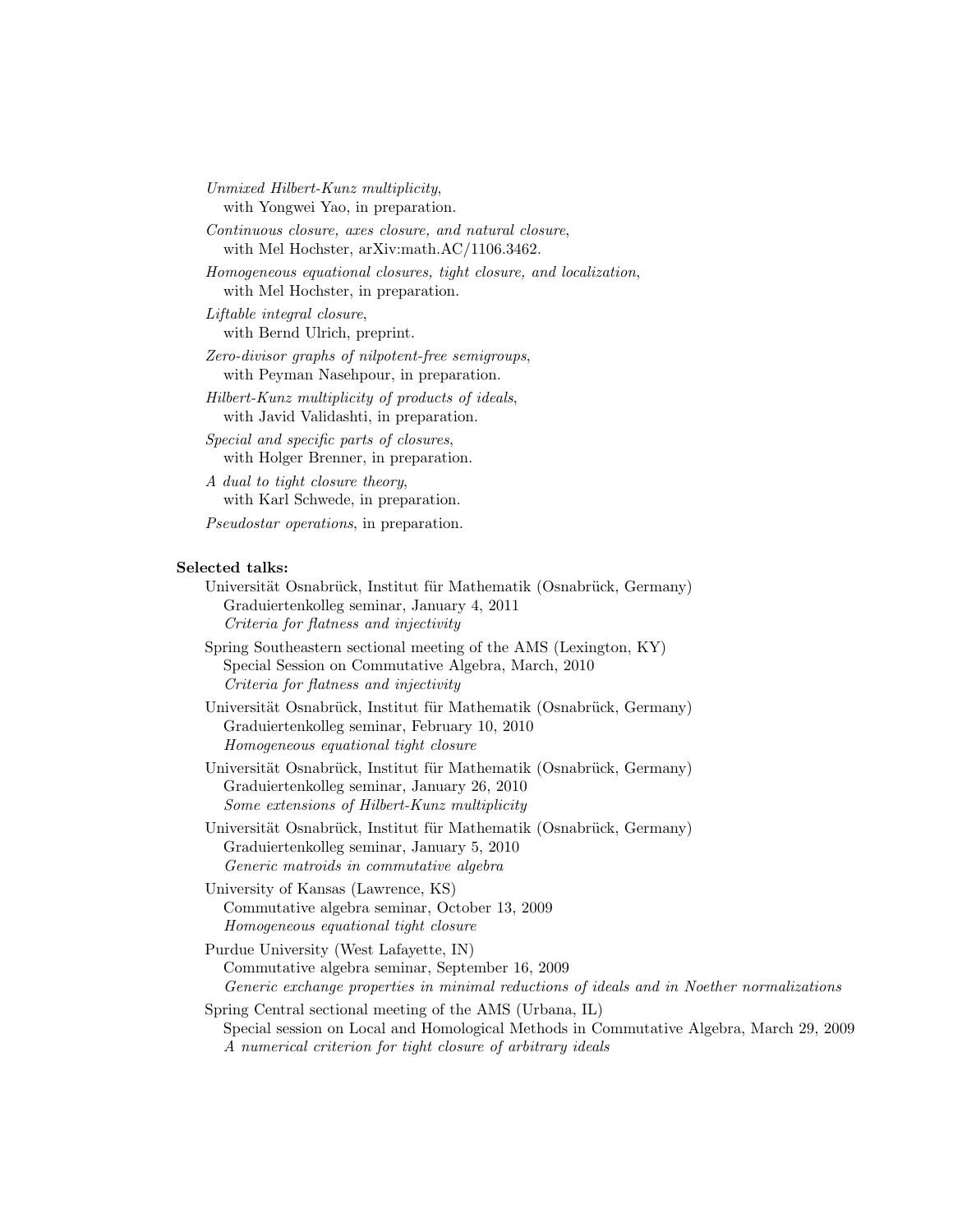University of Michigan (Ann Arbor, MI) Commutative algebra seminar, September 18, 2008 Two extensions of Hilbert-Kunz multiplicity Annual joint meetings of the AMS-MAA (San Diego, CA) Special session on Progress in Commutative Algebra, January 8, 2008 An extension of Hilbert-Samuel and Hilbert-Kunz multiplicities to non-m-primary ideals University of South Carolina (Columbia, SC) Algebra seminar, June 2007 University of Nebraska (Lincoln, NE) Algebra seminar, April 2007 Reed College (Portland, OR) Colloquium, March 29, 2007 Closure operations on ideals in commutative rings Georgia State University (Atlanta, GA) GSU-USC commutative algebra seminar, March 17, 2007 Pieces of closures Annual meeting of the CMS (Toronto, ON, Canada) Session on Commutative Algebra and Algebraic Geometry, December 9, 2006 Pieces of closures Institut de Matem`atica, Universitat de Barcelona (Barcelona, Spain) Winter School on Commutative Algebra, February 1, 2006 Closures of ideals, complements, and matroids University of Arkansas (Fayetteville, AR) 30th Annual Spring Lecture Series in the Mathematical Sciences, April 15, 2005 Special parts of closures, and analogues of analytic spread Annual joint meetings of the AMS-MAA (Atlanta, GA) Special session on Commutative Algebra, January 5, 2005 A tight closure analogue of analytic spread and a "special" Briançon-Skoda theorem University of Nebraska (Lincoln, NE) Algebra seminar, October 28, 2004 A tight closure analogue of analytic spread Fall Southeastern sectional meeting of the AMS (Nashville, TN) Special session on Local and Homological Algebra, October 16, 2004 Phantom depth and stable phantom exactness Spring Eastern sectional meeting of the AMS (Lawrenceville, NJ) Special session on Commutative Algebra and Algebraic Geometry, April 18, 2004 A tight closure analogue of analytic spread University of Kansas (Lawrence, KS) Algebra seminar, April, 2004 A tight closure analogue of analytic spread University of Kansas (Lawrence, KS) Algebra seminar, July, 2003 Phantom depth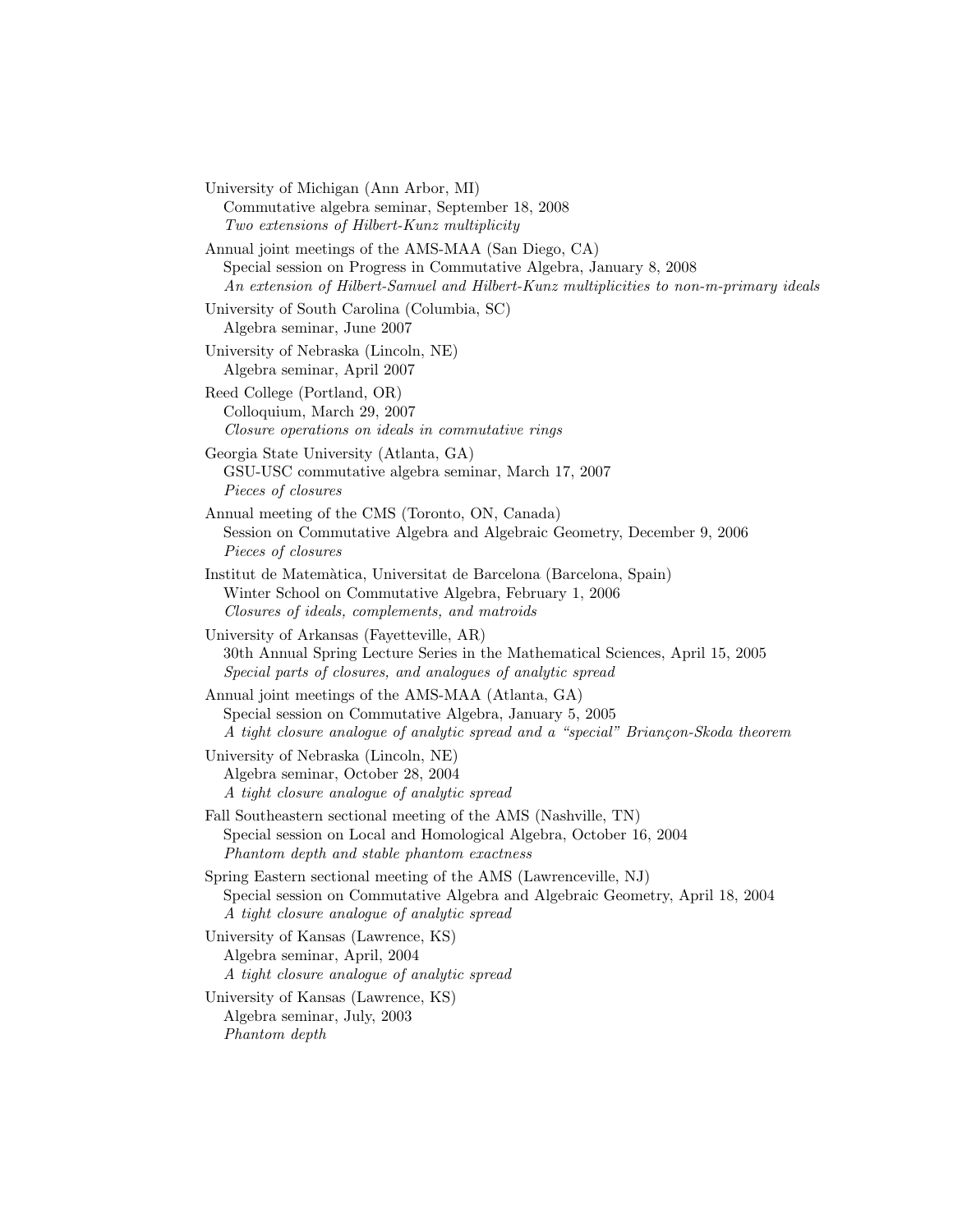# Selected other conferences and workshops attended: Commutative algebra and its interactions with algebraic geometry CIRM, Luminy (Marseille, France): November 2-6, 2010 School and Workshop on Local Rings and Local Study of Algebraic Varieties ICTP (Trieste, Italy): May 31-June 10, 2010 Commutative Algebra and its Connections to Geometry Pan-American Advanced Studies Institute (Olinda, Brazil): August 3-14, 2009 2nd Bluegrass Algebra Conference (Lexington, KY): March 16-18, 2009 Commutative algebra and its interactions with algebraic geometry CIRM, Luminy (Marseille, France): May 22-26, 2006 AIM workshop (Palo Alto, CA): Dec 17-21, 2006 KUMUNU 6 (Lawrence, KS): Oct. 30, 2004 (annual joint conference of KU, MU, and NU on commutative algebra) University of Utah (Salt Lake City, UT), VIGRE mini-course: June 7-18, 2004 Classical Problems in Commutative Algebra Purdue University (Lafayette, IN): May 17-21, 2004 Midwest Commutative Algebra and Geometry Conference in honor of Joseph Lipman Joint AMS-SMM International Meeting (Houston, TX): May 13-16, 2004 KUMUNU 5 (Lawrence, KS): Sept. 13, 2003 Joint Summer Research Conference (Snowbird, UT): July 20-24, 2003 Commutative Algebra: Presentations by Young Researchers MSRI (Berkeley, CA), Special Year in Commutative Algebra: Feb. 3-7, 2003 Interactions with Homological Algebra and Representation Theory MSRI (Berkeley, CA), Special Year in Commutative Algebra: Dec. 2-6, 2002 Local and Birational Theory Fields Institute (Toronto, ON), ICRA X, August 1-10, 2002 International Conference on Representations of Algebras and Related Topics University of Michigan (Ann Arbor, MI), AMS spring sectional, March 1-3, 2002 University of Kansas (Lawrence, KS), AMS spring sectional, March 30-31, 2001

### Service:

| 2011 | Doctoral committee member for Peyman Nasehbour |  |  |  |
|------|------------------------------------------------|--|--|--|
|      |                                                |  |  |  |

- 2010 Doctoral committee member for Axel Stäbler
- 2008-9 Organizer for the weekly Michigan commutative algebra seminar
- 2009 Ph.D. committee member for Tigran Ananyan
- 2008 Ph.D. committee member for Hannah Robbins
- 2008 Ph.D. committee member for Joseph Stubbs
- 2008 Prelim committee member for Emily Witt
- 2007 Ph.D. committee member for Christopher Mueller
- 2007 Prelim committee member for Tigran Ananyan